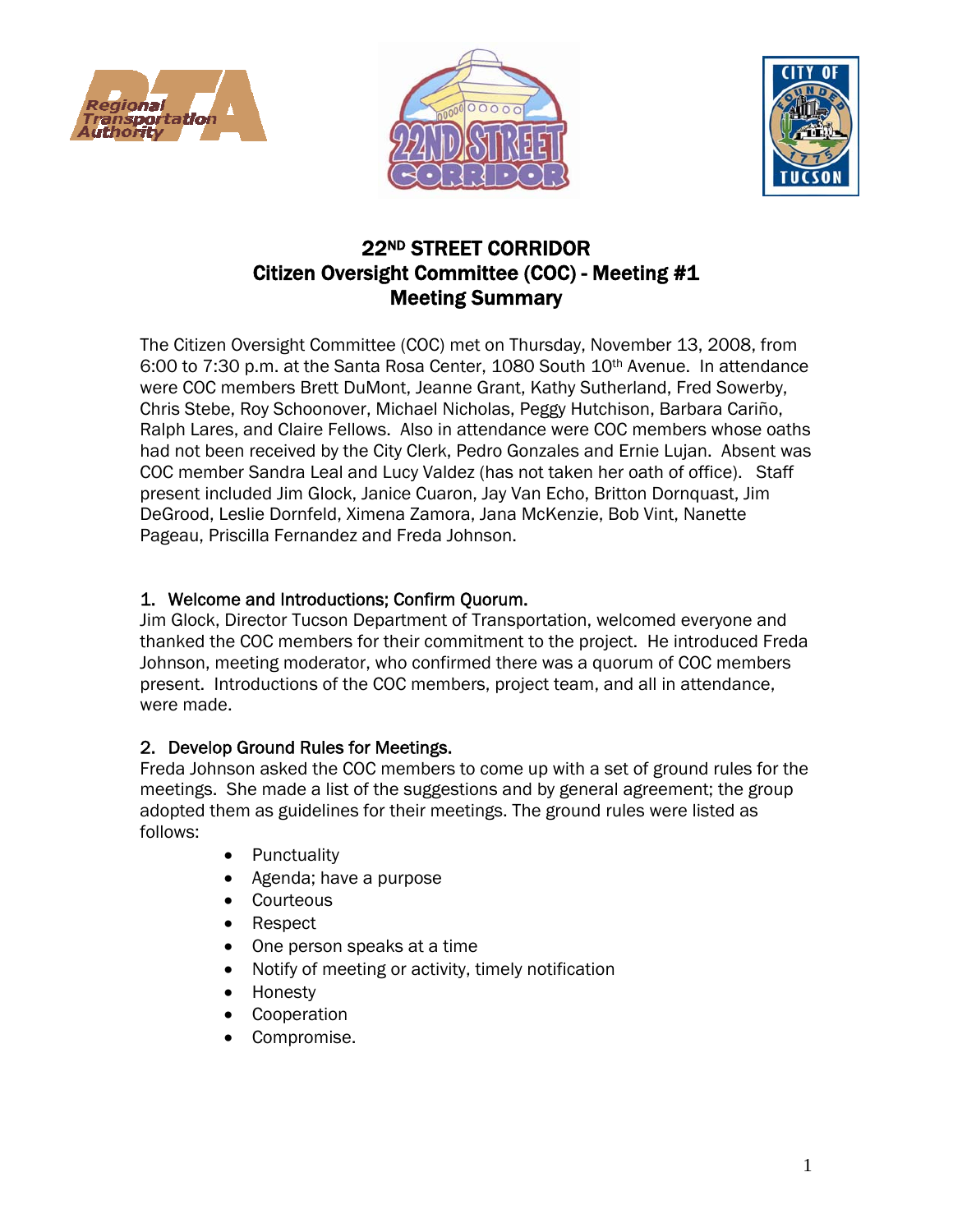### 3. Call to the Audience.

Freda invited observers to address the Committee and reminded everyone that no response or comment would be made to remarks from the audience and this is because of the open meeting laws that govern what is addressed at public meetings. She reminded everyone that there was a second call to the audience at the end of the meeting.

Angie Quiroz, Santa Rita Park Neighborhood Association President, asked that historic homes on 22<sup>nd</sup> Street be saved and that they are not only historic but the families in them are historic. She said that her family goes back several generations. She asked that there be no more urban renewal. She pointed out that there is a website reference to land use in this project but there is no mention about the families. She said that the north side of  $22<sup>nd</sup>$  Street is different from the south side and that there are many monolingual Spanish-speaking families who will want to participate in the project. She asked who would help these people understand what is going on. She requested that the project schedules for Grant Road and for the Kino/22nd Street be mailed to her.

Brian Flagg, 26<sup>th</sup> Street resident, asked that a South Tucson resident be represented on the COC.

#### 4. Role and Responsibility of the Citizen Oversight Committee.

Janice Cuaron, Project Manager for the City of Tucson, said that the main role of the COC is to be advisory to the Tucson Department of Transportation and the Mayor and Council, which have the final authority on all recommendations. Jay Van Echo spoke about the need for trust in this process. He reviewed the contents of the project notebooks that had been provided to COC members and pointed out the section where specific roles and responsibilities are written as guidance for the COC. He acknowledged the involvement of the Technical Advisory Committee (TAC) and said that its role will be to make technical recommendations.

In response to a question, he said that the COC can make suggestions to the TAC and that there will be communication between the two committees. He said that there would be approximately 30 members on the TAC. A question was asked about the word 'oversight' as part of the Committee's name. Response was made that it was established in a Mayor and Council resolution about the project and it simply differentiates between the Citizen Advisory Committee for the Kino/22<sup>nd</sup> Street project. Janice added that a CAC is a requirement of the City's Roadway Development Policies (RDP) of which the Kino/22nd intersection project and the 22nd Street, Kino to Tucson Boulevard project were following. This project with more of a transportation planning element will not be bound by the RDP guidelines.

Chris Stebe asked if the COC was limited to eight meetings. Jay said that the consultant team's contract is to service the COC for those meetings. Janice added that if more meetings were needed, the City would find the resources to support them. Brett DuMont commented that, as issues come up, the COC needed to address and resolve them. Barbara Cariño asked how many people on the COC are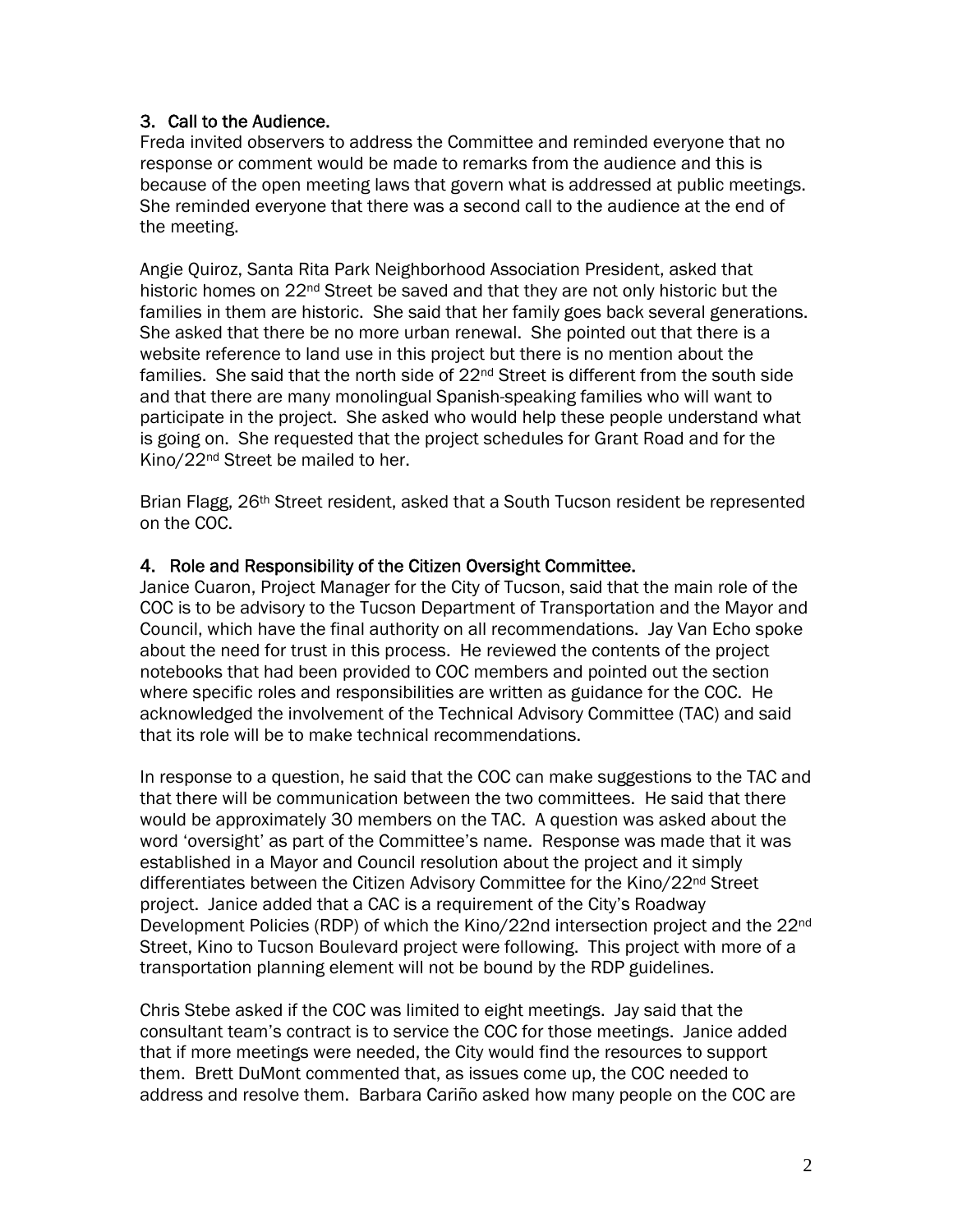also on the Kino/22<sup>nd</sup> Street Citizen Advisory Committee (CAC). Response was that there are two: Claire Fellows and Brett DuMont who represent respectively, South Park and Millville neighborhoods impacted by both projects.

A question was asked why all the neighborhoods were not being represented on the Kino/22<sup>nd</sup> CAC, and response was made that there was a separate application process for the Kino/22<sup>nd</sup> CAC. Michael Nicholas asked how the COC will be reflected in the Kino/22<sup>nd</sup> Street project and if the COC needs to accept the design from that area. Jay said that any issues will be brought to the table, but that there are six lanes there as there are in this portion of the roadway. He added that a crosssection is still being developed and there can be minor differences, such as widths of sidewalks. A member asked for a status report on the Kino/22<sup>nd</sup> Street project and Jay responded that it would be put on the next meeting agenda. Another question was asked about where this project ends and it was stated that it would end east of Interstate 10 (I-10).

#### 5. Orientation to the Project/Regional Transportation Authority (RTA) Mandate.

Jim DeGrood, representing the Pima Association of Governments and RTA, said that the RTA was established at the May 16, 2006 general election and the result has been continuing consensus building throughout the region. He said that there are 51 elements that are identified as part of the RTA, and this project is explained on number 19 in a booklet that was distributed to those present, and that these are projects of which the 22nd Street, I-10 to Tucson Boulevard/Barraza-Aviation Parkway are explained.

Components of the overall plan are roadway improvements, safety, environmental and economic vitality and transit. Jim said that for all the projects, the RTA seeks creative solutions that meet the needs of the community. He said that the language in the booklet must be adhered to. Kathy Sutherland asked if the economy will affect these projects and if the sales tax revenue doesn't come in, what happens? Jim said that the project costs are in 2006 dollars and this is a commitment that cannot be taken away. He said that \$105 million has been earmarked for the 22<sup>nd</sup> Street project.

Another question was asked about the bridges over the railroad east of Kino Parkway and at the UPRR Nogales track, and whether they were necessary. Jim said that they are both necessary, and included in the RTA ballot language. Another question had to do with the configuration of the six-lane bridge over the UPRR and whether it could be reduced. Response was made that six-lane roadway cannot be changed, unless it is brought back to the voters. A person asked if the safety issue at the Nogales tracks would be addressed and the response was that it would be addressed and that it was of high importance. Another question was asked if the railroad tracks could be raised above the roadway. Jim said that if the tracks were to be raised, it would require a 2% incline, meaning 2-feet for every 100-feet in length. He said it was highly unlikely to change the configuration of the tracks to enough of an elevation so that the railroad could entirely go over the existing 22<sup>nd</sup> Street grade.